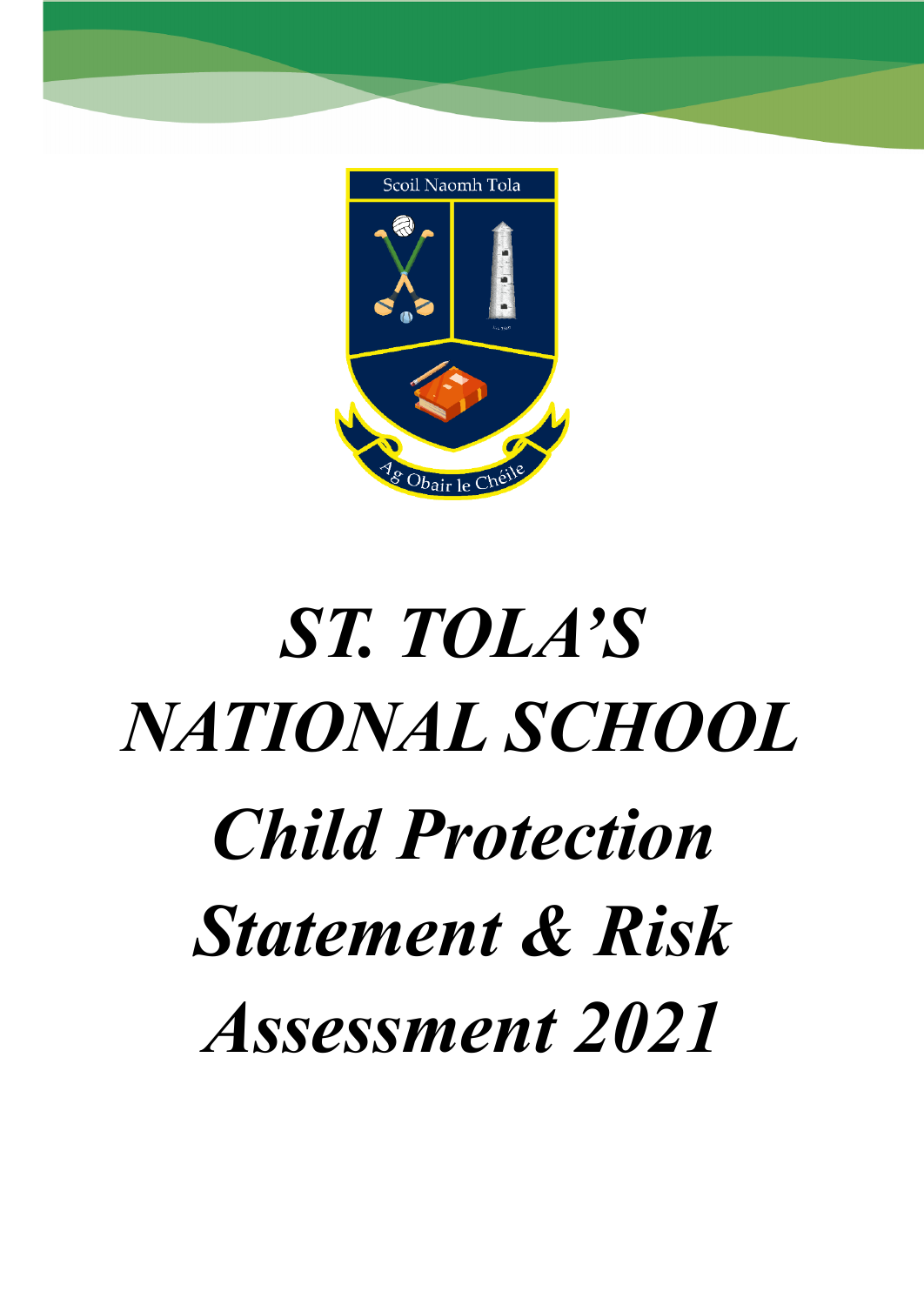

**St. Tola's N.S.** is a primary school providing primary education to pupils from Junior Infants to Sixth Class.

In accordance with the requirements of the Children [First Act 2015,](http://www.irishstatutebook.ie/eli/2015/act/36/enacted/en/pdf) [Children First: National](https://assets.gov.ie/25844/b90aafa55804462f84d05f87f0ca2bf6.pdf) [Guidance for the Protection and Welfare of Children 2017,](https://assets.gov.ie/25844/b90aafa55804462f84d05f87f0ca2bf6.pdf) [the Addendum to Children First \(2019\)](https://assets.gov.ie/25819/c9744b64dfd6447985eeffa5c0d71bbb.pdf), the [Child Protection Procedures for Primary and Post](https://www.gov.ie/pdf/?file=https://assets.gov.ie/45063/2d4b5b3d781e4ec1ab4f3e5d198717d9.pdf#page=1) Primary Schools 2017 and [Tusla Guidance on](https://www.tusla.ie/uploads/content/4214-TUSLA_Guidance_on_Developing_a_CSS_LR.PDF) [the preparation of Child Safeguarding Statements,](https://www.tusla.ie/uploads/content/4214-TUSLA_Guidance_on_Developing_a_CSS_LR.PDF) the Board of Management of St. Tola's N.S. has agreed the Child Safeguarding Statement set out in this document.

- 1. The Board of Management has adopted and will implement fully and without modification the Department's Child Protection Procedures for Primary and Post Primary Schools 2017 as part of this overall Child Safeguarding Statement.
- 2. The Designated Liaison Person (DLP) is **Eileen Smyth (Principal)**
- 3. The Deputy Designated Liaison Person (Deputy DLP) is **Kieran Stenson (Acting Deputy Principal)**
- 4. The Board of Management recognises that child protection and welfare considerations permeate all aspects of school life and must be reflected in all of the school's policies, procedures, practices and activities. In its policies, procedures, practices and activities, the school will adhere to the following principles of best practice in child protection and welfare:

The school will:

- recognise that the protection and welfare of children is of paramount importance, regardless of all other considerations;
- fully comply with its statutory obligations under the Children First Act 2015 and other relevant legislation relating to the protection and welfare of children;
- fully co-operate with the relevant statutory authorities in relation to child protection and welfare matters;
- adopt safe practices to minimise the possibility of harm or accidents happening to children and protect workers from the necessity to take unnecessary risks that may leave themselves open to accusations of abuse or neglect;
- develop a practice of openness with parents and encourage parental involvement in the education of their children; and
- fully respect confidentiality requirements in dealing with child protection matters.

 $\mathcal{L}_\mathcal{L} = \{ \mathcal{L}_\mathcal{L} = \{ \mathcal{L}_\mathcal{L} = \{ \mathcal{L}_\mathcal{L} = \{ \mathcal{L}_\mathcal{L} = \{ \mathcal{L}_\mathcal{L} = \{ \mathcal{L}_\mathcal{L} = \{ \mathcal{L}_\mathcal{L} = \{ \mathcal{L}_\mathcal{L} = \{ \mathcal{L}_\mathcal{L} = \{ \mathcal{L}_\mathcal{L} = \{ \mathcal{L}_\mathcal{L} = \{ \mathcal{L}_\mathcal{L} = \{ \mathcal{L}_\mathcal{L} = \{ \mathcal{L}_\mathcal{$ 

The school will also adhere to the above principles in relation to any adult pupil with a special vulnerability.

The following procedures/measures are in place:

• In relation to any member of staff who is the subject of any investigation (howsoever described) in respect of any act, omission or circumstance in respect of a child attending the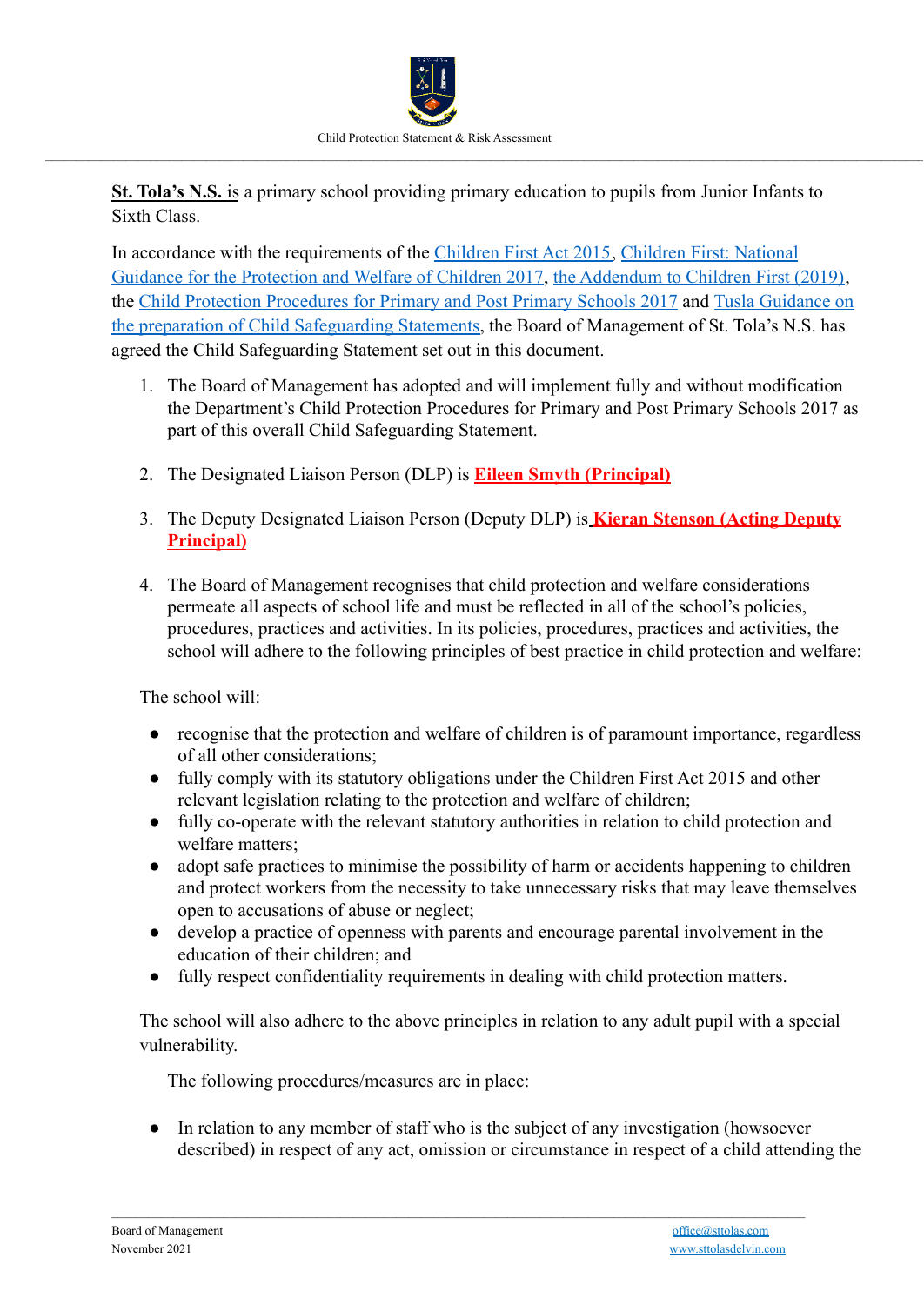

school, the school adheres to the relevant procedures set out in Chapter 7 of the Child Protection Procedures for

Primary and Post-Primary Schools 2017 and to the relevant agreed disciplinary procedures for school staff which are published on the DE website.

- In relation to the selection or recruitment of staff and their suitability to work with children, the school adheres to the statutory vetting requirements of the [National Vetting Bureau](https://revisedacts.lawreform.ie/eli/2012/act/47/revised/en/pdf) [\(Children and Vulnerable Persons\)](https://revisedacts.lawreform.ie/eli/2012/act/47/revised/en/pdf) Acts 2012 to 2016 and to the wider duty of care guidance set out in relevant Garda vetting and recruitment circulars published by the Department of Education and available on the DE website.
- In relation to the provision of information and, where necessary, instruction and training, to staff in respect of the identification of the occurrence of harm (as defined in the 2015 Act) the school-

Has provided each member of staff with a copy of the school's Child Safeguarding Statement Ensures all new staff are provided with a copy of the school's Child Safeguarding Statement Encourages staff to avail of relevant training Encourages Board of Management members to avail of relevant training The Board of Management maintains records of all staff and Board member training

- In relation to reporting of child protection concerns to Tusla, all school personnel are required to adhere to the procedures set out in the Child Protection Procedures for Primary and Post-Primary Schools 2017, including in the case of registered teachers, those in relation to mandated reporting under the Children First Act 2015.
- In this school the Board has appointed the above named DLP as the "relevant person" (as defined in the Children First Act 2015) to be the first point of contact in respect of the schools child safeguarding statement.
- All registered teachers employed by the school are mandated persons under the Children First Act 2015.
- In accordance with the Children First Act 2015 and the Addendum to Children First (2019), the Board has carried out an assessment of any potential for harm to a child while attending the school or participating in school activities. A written assessment setting out the areas of risk identified and the school's procedures for managing those risks is included with the Child Safeguarding Statement.
- The various procedures referred to in this Statement can be accessed via the school's website, the DE website or will be made available on request by the school.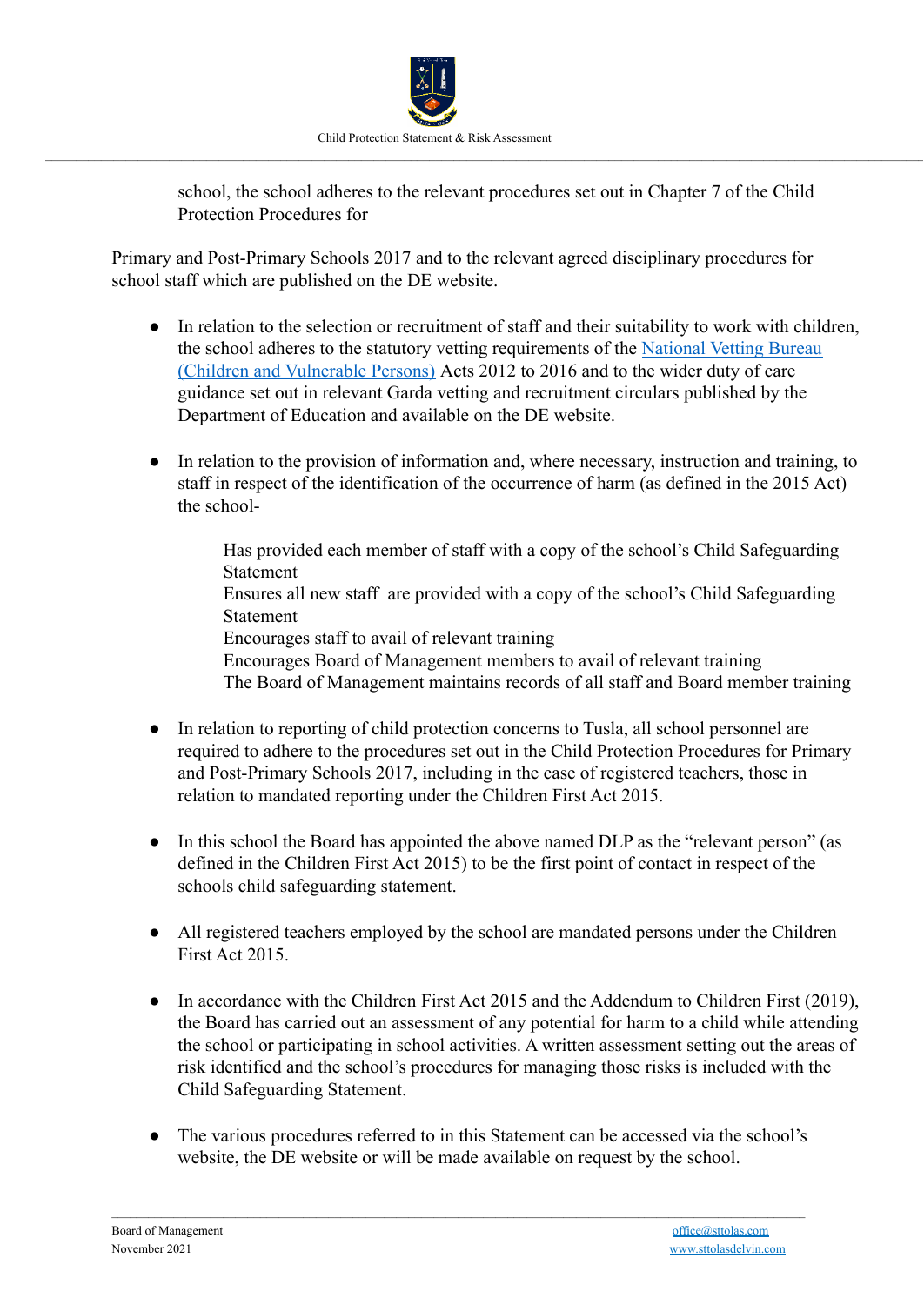

**Note:** The above is not intended as an exhaustive list. Individual Boards of Management shall also include in this section such other procedures/measures that are of relevance to the school in question.

This statement has been published on the school's website and has been provided to all members of school personnel, the Parents'Association (if any) and the patron. It is readily accessible to parents and guardians on request. A copy of this Statement will be made available to Tusla and the Department if requested.

This Child Safeguarding Statement will be reviewed annually or as soon as practicable after there has been a material change in any matter to which this statement refers.

This Child Safeguarding Statement was adopted by the Board of Management on:

18th November 2021

This Child Safeguarding Statement was reviewed by the Board of Management on:

 $\mathcal{L}_\mathcal{L} = \{ \mathcal{L}_\mathcal{L} = \{ \mathcal{L}_\mathcal{L} = \{ \mathcal{L}_\mathcal{L} = \{ \mathcal{L}_\mathcal{L} = \{ \mathcal{L}_\mathcal{L} = \{ \mathcal{L}_\mathcal{L} = \{ \mathcal{L}_\mathcal{L} = \{ \mathcal{L}_\mathcal{L} = \{ \mathcal{L}_\mathcal{L} = \{ \mathcal{L}_\mathcal{L} = \{ \mathcal{L}_\mathcal{L} = \{ \mathcal{L}_\mathcal{L} = \{ \mathcal{L}_\mathcal{L} = \{ \mathcal{L}_\mathcal{$ 

18th November 2021

Signed: <u>Seamus</u> O h Earaigh Date: 18th November 2021

Chairperson of Board of Management

Signed: Eleen Amyth Date: 18th November 2021

Principal/Secretary to the Board of Management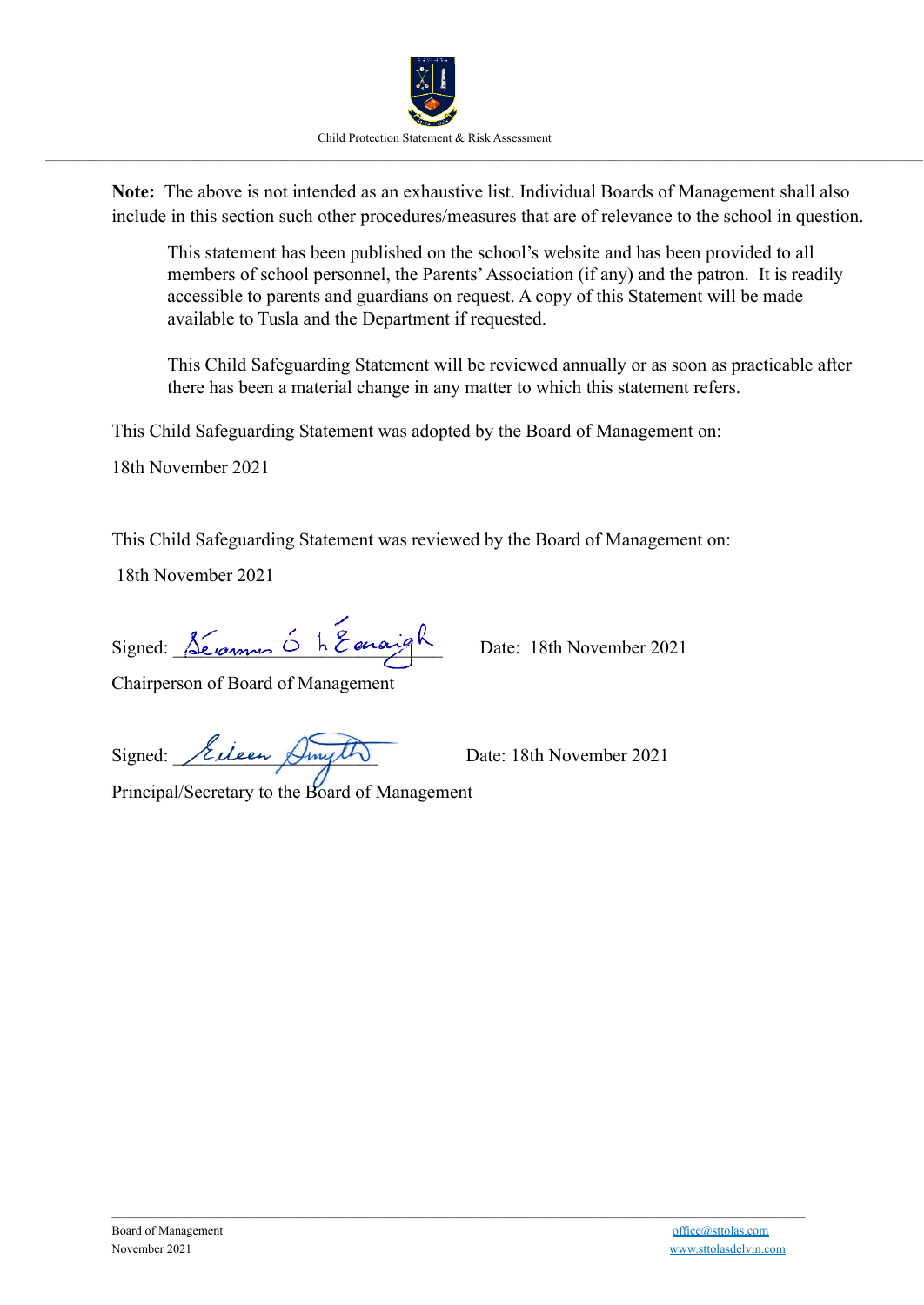

# **Child Safeguarding Risk Assessment**

# **Written Assessment of Risk of St. Tola's N.S.**

In accordance with section 11 of the Children First Act 2015 and with the requirements of Chapter 8 of the *Child Protection Procedures for Primary and Post-Primary Schools 2017*, the following is the Written Risk Assessment of St. Tola's N.S.

## **1. List of school activities**

| Daily arrivals to school too early $&$ drop off procedures<br>Dismissal from school in the evenings        |
|------------------------------------------------------------------------------------------------------------|
| Break time supervision                                                                                     |
| The following activities take place on an annual basis but have been suspended in adherence with of        |
| <b>Covid Response Plan:</b>                                                                                |
| Swimming Lessons & changing facilities (Male/Female & supervisors) – to be reviewed<br>$\bullet$           |
| Educational field trips/ tours (Ratio of adults to pupils) – to be reviewed<br>$\bullet$                   |
| School Tours – to be reviewed<br>$\bullet$                                                                 |
| Attending events outside the school (School mobile needed)<br>$\bullet$                                    |
| Attending sporting events outside of school $-$ GAA $\&$ other $-$ to be reviewed<br>$\bullet$             |
| Engaging in sport's events / training on school grounds<br>$\bullet$                                       |
| Visiting school's/holding sport's events on site $-$ to be reviewed<br>$\bullet$                           |
| School Picnic Day - to be reviewed<br>$\bullet$                                                            |
| School Sport's Day – to be reviewed<br>$\bullet$                                                           |
| Patricia Smyth Memorial Blitz Day - to be reviewed<br>$\bullet$                                            |
| Visit to the school by the Parish NET Team for Religious preparation/support – online<br>$\bullet$         |
| Confession in School<br>$\bullet$                                                                          |
| School Concert – Seachtain na Gaeilge & Christmas Concert (General Admittance – and access by<br>$\bullet$ |
| the children to parents $\&$ others) – to be reviewed                                                      |
| Visiting Coaches - sports/ other (Tennis, Rugby, GAA)                                                      |
| TY Students (must be Garda Vetted) - - to be reviewed                                                      |
| Transport – use of staff $&$ parent's cars                                                                 |
| Preparation for Religious Ceremonies - lifts to the church/ Bus                                            |
| Early entry to school on wet days                                                                          |
| Supervision during wet days for break times (Gym/classes)                                                  |
| Accidents on yard – roles of responsibility                                                                |
| Administration of Medicine                                                                                 |
| Administration of First Aid.                                                                               |
| Care of children with special educational needs, including intimate care where needed.                     |
| Management of challenging behaviour amongst pupils, including appropriate use of restraint where           |
| required.                                                                                                  |
| Curricular provision in respect of SPHE, RSE, Stay Safe.                                                   |
| Prevention and dealing with bullying amongst pupils.                                                       |
| Students participating in work experience in the school.                                                   |
| Use of video/photography/other media to record school events.                                              |
| Student teachers undertaking training placement in school.                                                 |
| Use of digital technologies in school                                                                      |
| Access to phone through the school (Some areas no coverage for land line $\&$ mobile coverage is           |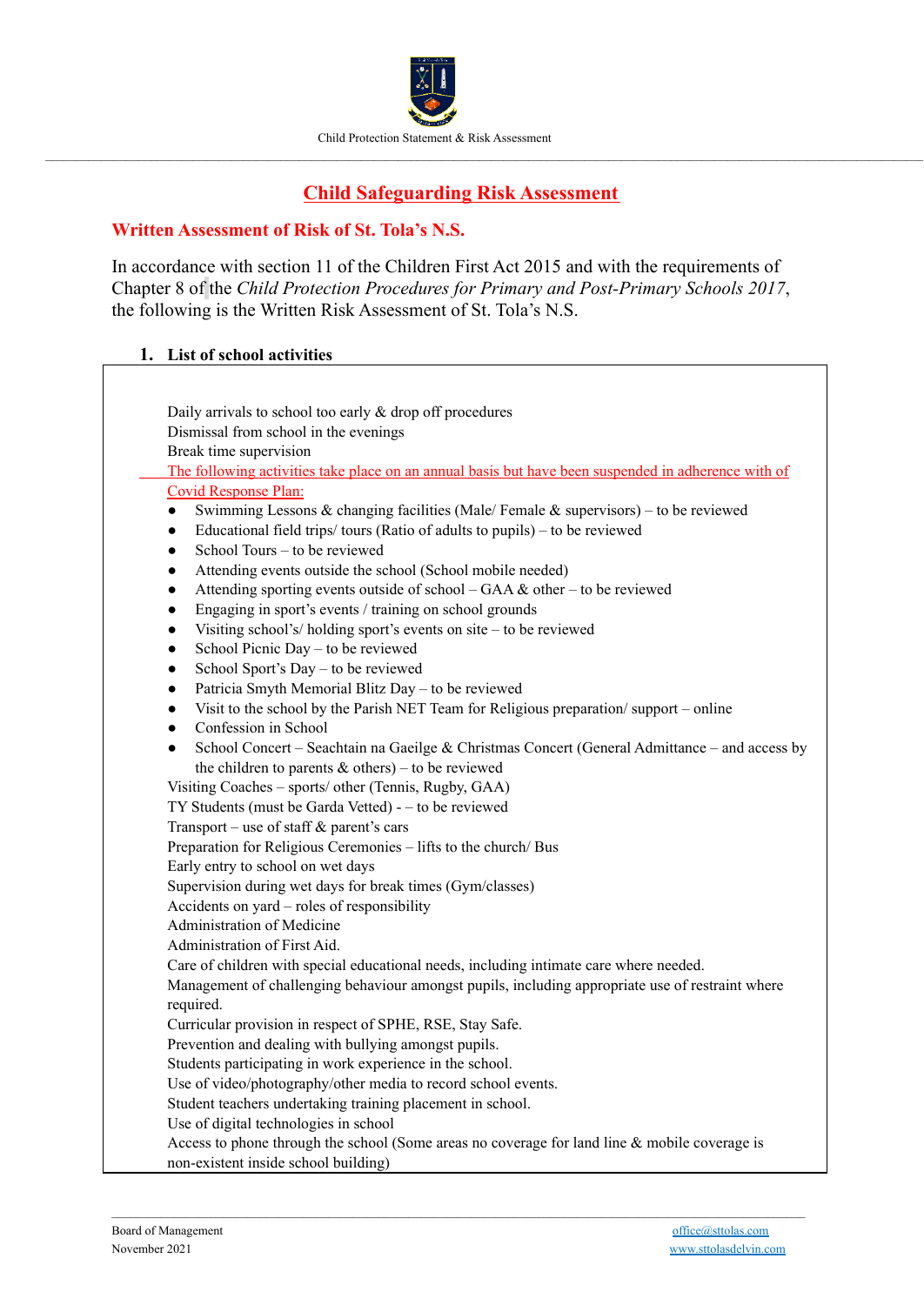



## **2. The school has identified the following risk of harm in respect of its activities -**

- *1. Risk of harm not being recognised by school personnel*
- *2. Risk of harm not being reported properly and promptly by school personnel*
- *3. Risk of child being harmed in the school by a member of school personnel*
- *4. Risk of child being harmed in the school by another child*
- *5. Risk of child being harmed in the school by volunteer or visitor to the school*
- 6. Risk of child being harmed by a member of school personnel, a member of staff of another organisation or *other person while child participating in out of school activities e.g. school trip, swimming lessons*
- *7. Risk of harm due to bullying of child*
- *8. Risk of harm due to inadequate supervision of children in school*
- *9. Risk of harm due to inadequate supervision of children while attending out of school activities*
- *10. Risk of harm due to inappropriate relationship/communications between child and another child or adult*
- *11. Risk of harm due to children inappropriately accessing/using computers, social media, phones and other devices while at school*
- *12. Risk of harm to children with SEN who have particular vulnerabilities*
- *13. Risk of harm to child while a child is receiving intimate care*
- *14. Risk of harm due to inadequate code of behaviour*
- *15. Risk of harm in one-to-one teaching, counselling, coaching situation*
- *16. Risk of harm caused by member of school personnel communicating with pupils in appropriate manner via social media, texting, digital device or other manner*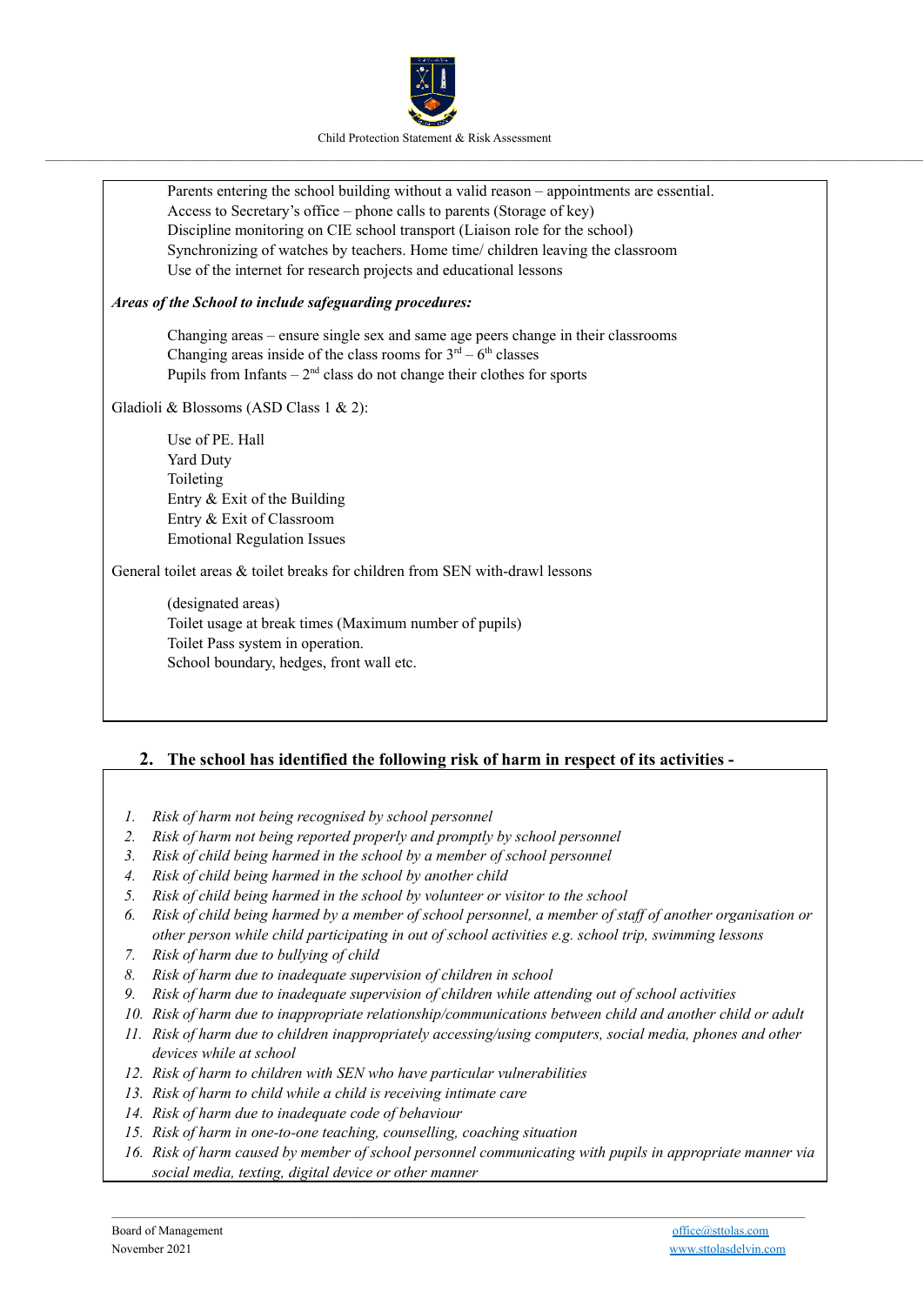

- *17. Risk of harm caused by member of school personnel accessing/circulating inappropriate material via social media, texting, digital device or other manner*
- 18. Dismissal from school in the evenings a minority of children may be collected late by parents
- 19. Awareness of Yard Supervision & Toilet Usage by pupils during break times (Front door locked to general *public)*
- 20. *Changing into P.E. gear for*  $3^{rd} 6^{th}$  *daily*
- *21. Attending events outside school* to be reviewed
- *22. Visiting school's/ holding sport's events on site e.g. – Patricia Smyth Memorial Blitz Day* to be reviewed
- *23. School Picnic Day, Sport's Day & other days where general public gain admittance* to be reviewed
- *24. Visiting Coaches – sports/ other – Garda vetting (Must see copy of the vetting)*
- *25. TY Students/ Trainee SNA's/Teacher Trainees – Garda vetting*
- *26. Bus Escort/Secretary/Cleaners – Garda Vetting*
- *27. Preparation for Religious Ceremonies (Transport)*
- *28. Visitors to the school – Covid Policy in place.*
- *29. Children arriving late: Must be signed in.*
- *30. Children leaving for Appointments (Must be signed out)*
- *31. Pupil Absences – A phone calls, letter or an email from parent's is mandatory*
- *32. Further Policies Required are listed in Appendix to the 'Child Safeguarding Statement'*

#### **3. The school has the following procedures in place to address the risks of harm identified in this assessment -**

## **Current Good Practice Outline:**

- The 'Child Safeguarding Statement' has been in operation since March 11<sup>th</sup> 2018 and is reviewed in Term 1 of each year (2021). All school personnel and the Board of Management take part in this review and are aware of their roles of responsibilities
- Designated Liaison Person: *The DLP is Eileen Smyth* and notices are placed around the school with this information
- All staff are Garda Vetted
- All school personnel are provided with a copy of the school's *Child Safeguarding Statement*. This is displayed in all rooms of the school, at the entrances of the school and the school website.
- The *Child Protection Procedures for Primary and Post-Primary Schools 2017* are made available to all school personnel. These are available in hard copy, stored digitally online on the school drive and in PDF form circulated by email to all staff.
- *●* School Personnel are required to adhere to the *Child Protection Procedures for Primary and Post-Primary Schools 2017* and all registered teaching staff are required to adhere to the *Children First Act 2015*
- Appended Policies to the Child Safeguarding Policy are:
	- a. Intimate Care Needs Policy
	- b. Administration of Medicines Policy
	- c. Physical Intervention with Pupils Policy
	- d. Supervision Policy
	- e. Students on Work Placements & Work Experience
	- f. Internet Safety & Acceptable Use Policy
	- g. Remote Learning Policy
	- h. Anti-Bullying Policy
	- i. SEN Policy
	- j. Critical Incident Management Plan
	- k. Health & Safety Statement
- Yard Supervision Rota is devised and supervised by Ms. Flynn, Ms. Varley and Ms. Smyth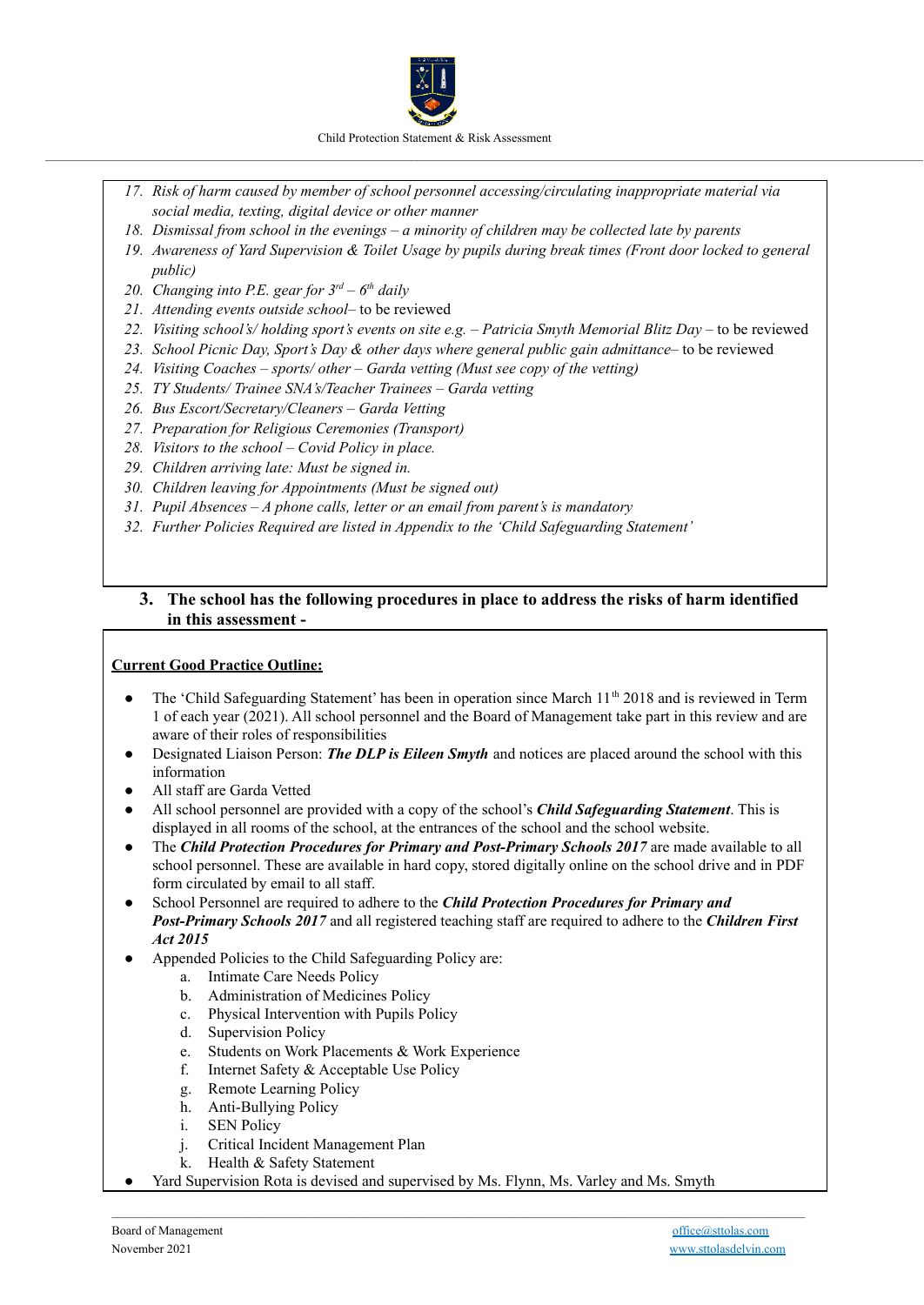

- Pupils are not allowed to have mobile phones in school.
- The school organises Internet Safety Workshops for pupils and parents annually (March/ April of each year)
- The school has an *Anti-Bullying Policy*, which fully adheres to the requirements of the Department's **Anti-Bullying Procedures for Primary and Post-Primary Schools.**
- Sign In/ Sign Out Book for pupils leaving for appointments at the exit door.
- Classes given by outside coaches are supervised by the class teacher at all times and a copy of the coach's Garda Vetting is given to the Principal/ DLP
- One-to-one teaching: SEN and other teachers are careful to ensure that another member of staff is present in the room during one-to-one teaching and if another member of staff is not available, then the classroom door will remain open during the teaching lesson.

#### **Procedures to Address Risks of Harm Identified in Section 1**

- Risk of harm not being recognised
	- a. All teachers have received child protection training. Teachers and staff are encouraged to continuously monitor and report to the DLP any concern no matter how insignificant they feel it may be.
- Risk of harm from school personnel
	- a. All teachers, staff, volunteers, work experience students and outside coaches are all Garda Vetted to ensure safety for children
- Risk of harm by another child
	- a. Children have separate toilets and changing areas. Areas for break times are designated for junior and senior pupils separately. Children are not allowed to move around the school unsupervised during class time or break times. Teachers and SNA staff supervise the yard each day and in the classrooms on wet days.
- Risk of harm with children SEN, vulnerable children with intimate care needs and others
	- a. All teachers and staff follow policies and procedures which lays out very clearly 'good practice' and appropriate interactions with children
- Risk of harm due to exposure to inappropriate images via the internet
	- a. The school's Acceptable Use Policy is followed correctly at all times. Internet access is limited to appropriate sites (Blocks in place) and is always monitored by teachers
- Arrival of Children in the morning:
	- a. Staggered arrivals to adhere to guidelines in relation to Covid.
		- 8.50-9.15 arrival of pupils who come by car in two waves (Alphabetically divided). A stop, drop & go system is established and children sanitize their hands on entry to the building, they then proceed directly to their classrooms.

Children who arrive by bus between 8.50-9.00 are assisted off the bus by a teacher, stand 2m apart before entry, sanitize on entry and go directly to their class.

- Dismissal from school in the evenings
	- b. SNA supervision of children with SEN needs
	- c. Staggered Collections to adhere to Covid Guidelines:
		- 2.20pm 2.40pm dismissal of pupils in two waves (alphabetically divided). All children gather in the school gym at 2m intervals and are dispatched by SNA's, SEN staff and Principal.

2.30pm – 2.35pm – dismissal of pupils for the Large/Medium/Small buses. Pupils are escorted from their classes in 2m intervals to the buses by SNA's and SEN staff.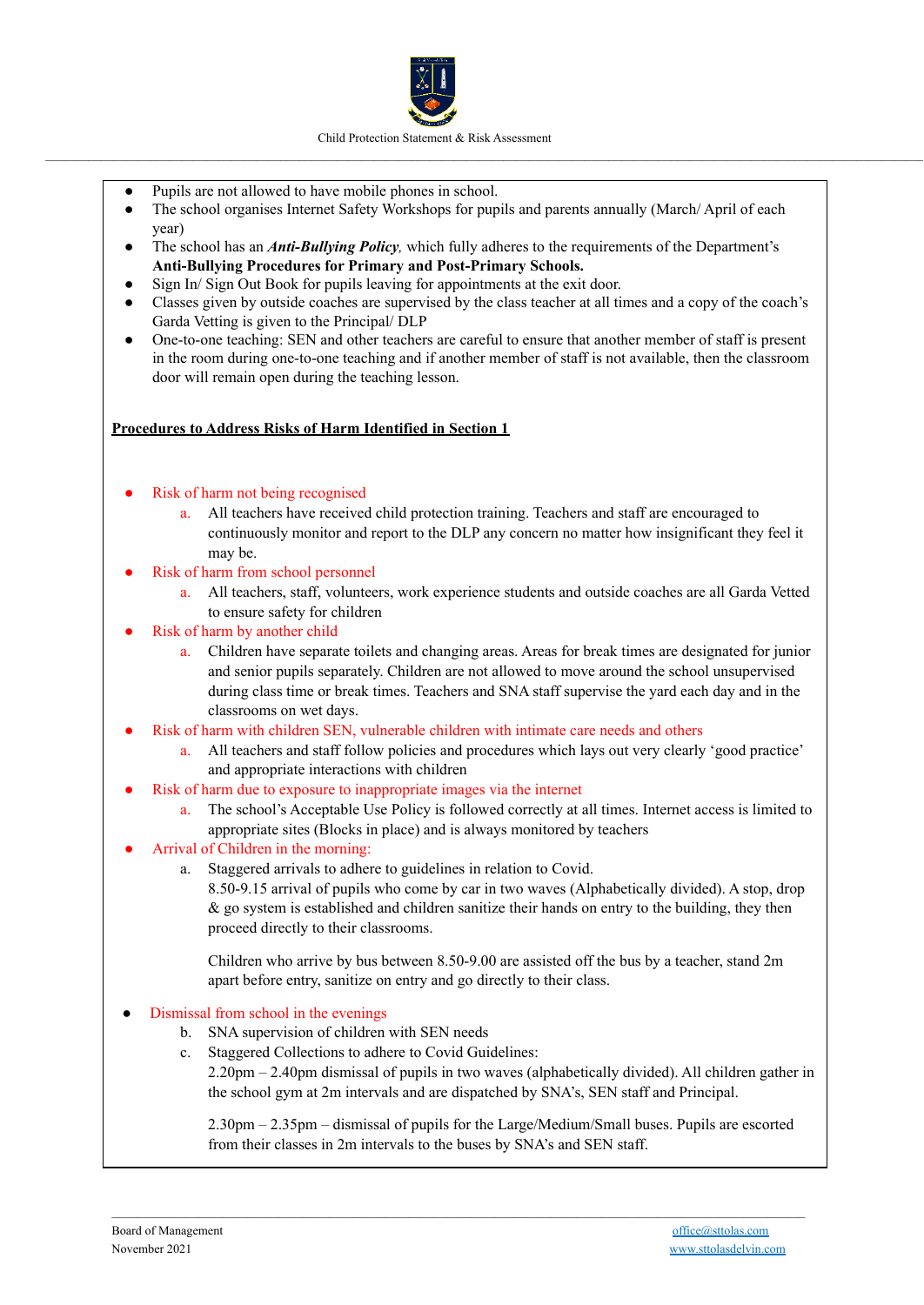

- Children who have not been collected will be brought into school and parents telephoned by a member of staff. Parents are regularly informed that no supervision is provided after 2.50pm

- Changing into P.E. gear (Pupils from  $3<sup>rd</sup> 6<sup>th</sup>$  daily)
	- a. Children must change inside the classroom area. Toilets and Store room can be used as the designated areas.
	- b. Children change singly  $-2$  toilets
	- c. Lists of pupils for changing are devised by the class teacher and pupils designated to each area for changing during class time and with Teacher supervision of the whole class
	- d. Pupils may not change in pairs or groups
	- e. A younger & an older child should NEVER change in the same area
	- f. The class teacher must supervise the full class group until all children have changed and have left the classroom
- Toileting & Accidents
	- a. Intimate Care Needs Policy in place and will be followed accordingly
- Junior classes toilet areas are outside the classroom
	- a. Teachers ensure that only one child uses the toilet at any given time
	- b. In cases of emergency SNA staff support pupils with care needs
- Yard supervision  $&$  Toilet Usage by pupils
	- a. Teachers & SNA staff must ensure that they are on the yard before the children
	- b. Use of toilets at break time are restricted to the childrens' own class toilets.
	- c. Teacher on yard to monitor the number of children accessing toilets at any one time (restricted to 1 toilet pass per class) The SNA staff will hold/ give out the Toilet pass.
	- d. Front door has turn knob mechanism fitted (i.e. prevents entry by unknown persons)
- Attending events outside of the school premises Children will not attend events where there are large crowds of people attending  $\&$  where it is challenging to maintain safe levels of supervision – to be reviewed
- Visiting school's/ holding sport's events on site e.g. Patricia Smyth Memorial Blitz Day List to include all adults who will be attending with schools (these persons must be Garda Vetted if school volunteers and must supply Garda Vetting letters to their own school prior to attending – suspended due to Covid 19 restrictions
- School Picnic Day/sport's Day & Patricia Smyth Memorial Blitz Day
	- a. Letter to clarify to parents that same rules apply regarding safety & discipline –
	- b. Supervision to be provided by teachers  $\&$  staff due to access by general public (largely relatives & family friends of pupils)
- Visiting Coaches sports/ other (A copy of Garda Vetting must be given to the school Principal/DLP) Class teachers will remain with the class at all times. Visitors will be requested to complete a Contact Tracing Log on arrival.
- TY Students (must be Garda Vetted from their own school as per guidelines and must be over 16yrs of age).
- Teaching Practice Students must be Garda Vetted from Colleges of Education and have all documentation before they can commence TP Practice in the school.
- Preparation for Religious Ceremonies Lifts/ Bus (Letter to parents regarding safety and child protection in terms of transport to the Church or other venue. Parents are encouraged to bring their own child where possible.
- Children leaving for Appointments Parents must sign their child out in the 'Sign-Out' book located at the exit door.
- Risk of harm not being recognised by school personnel teachers will record all minor incidents and these are to be reviewed with the DLP regularly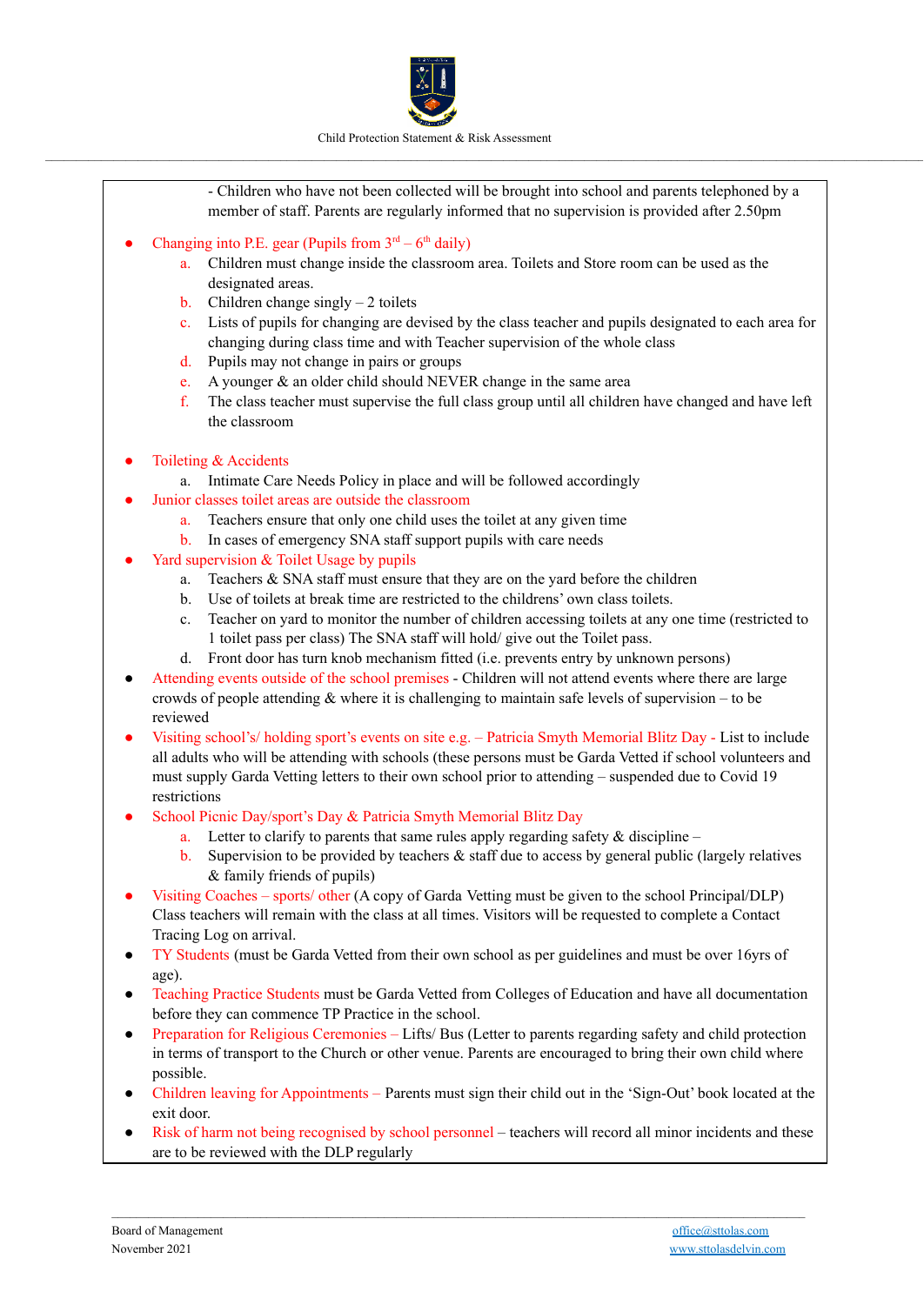

- Risk of harm not being reported properly and promptly by school personnel- teachers must report all signs of possible abuse (no matter how minor they may deem it to be) to the DLP. The DLP will report all such disclosures to the BOM
- Risk of child being harmed in the school by a member of school personnel child protection is addressed at all staff meetings and staff are made aware of what constitutes as inappropriate behaviour and or child abuse. Each staff member has a copy of the *'Child Protection Procedures for Primary and Post-Primary schools, 2017'.*
- Risk of a child being harmed in the school by another child Consistent and vigilant supervision by teachers and staff will minimise the opportunities whereby a child can be harmed by another child. Should such harm take place, the disclosure of harm will be dealt with by following child protection procedures fully and may warrant a referral or mandated report to TUSLA.

Gladioli & Blossoms (ASD Classes 1 & 2):

- SNAs will not be left on their own within ASD setting
- Doors within the classes will have a double lock system to prevent flight risk or
- PE Hall is monitored by SNA and teacher, in particular around emergency exit
- Arrival/Home Time: Pupils are guided by holding hand for bus and car safety departure
- Classroom press has locks to prevent access when teacher is otherwise engaged
- Internal sensory allows only one pupil/adult, especially with Covid 19 guidelines
- Yard duty is supervised and pupils remain in their pod amongst peers
- Toilets within Gladioli are not lockable to prevent possible harm
- All events and tours will be  $1/1$  ratio where the pupils needs are of flight risk
- Usage of a coloured visor is used to easily identify the pupil during playtime
- Pupils are encouraged to partake in school concerts, Religious events and supervision and SET/SNA support is given priority
- Where a pupil is at a high level of emotion or a risk to other pupils/staff, it may be necessary to evacuate the room for the safety of pupils, one staff member best equipped will help to calm the situation.

**Important Note: It should be noted that risk in the context of this risk assessment is the risk of**

**"harm" as defined in the Children First Act 2015 and not general health and safety risk. The definition**

**of harm is set out in Chapter 4 of the** *Child Protection Procedures for Primary and Post-Primary*

*Schools 2017*

In undertaking this risk assessment, the board of management has endeavoured to identify as far as possible the risks of harm that are relevant to this school and to ensure that adequate procedures are in place to manage all risks identified. While it is not possible to foresee and remove all risk of harm, the school has in place the procedures listed in this risk assessment to manage and reduce risk to the greatest possible extent.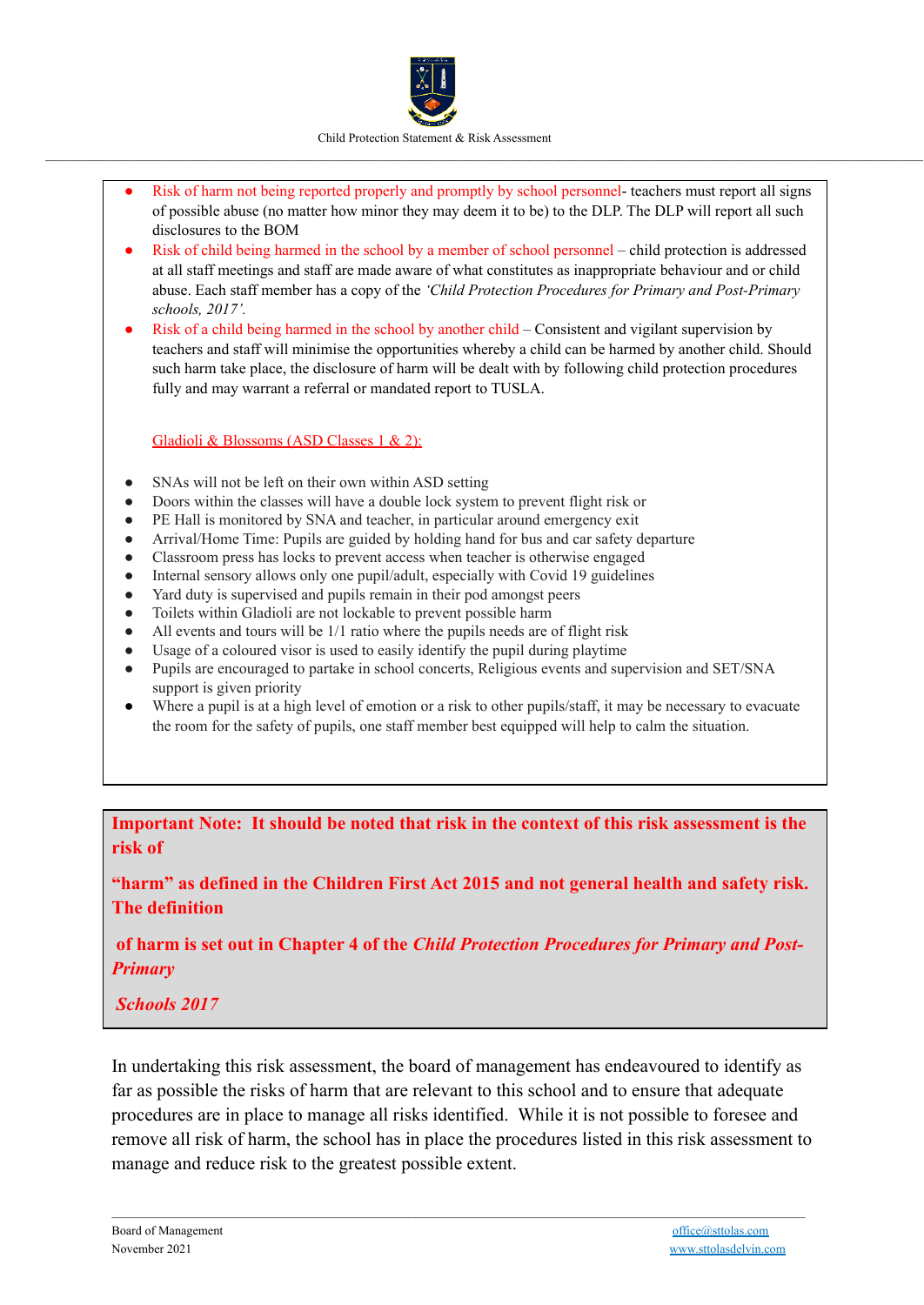

# **Examples of activities, risks and procedures**

The examples listed in this document are provided to assist schools in undertaking their risk assessment under the Children First Act, 2015. Schools should note that this list of examples is not intended to be exhaustive. It is the responsibility of each school to ensure, as far as possible, that any other risks and procedures that are relevant to its own particular circumstances are identified and specified in the written risk assessment and that adequate procedures are in place to address all risks identified.

It is acknowledged that schools already have in place a range of policies, practices and procedures to mitigate the risk of harm to children while they are participating in the activities of the school and that some school activities will carry low or minimal risks of harm compared to others. In the context of the risk assessment that must be undertaken by schools, the Children First Act, 2015 refers to risk as "any potential for harm". Therefore, it is important that, as part of its risk assessment process, each school lists and reviews all of its various activities (which shall include identifying those that may carry low risk of harm as well as those that carry higher risks of harm). Doing so will help the school to (1) identify, as required under the Children First Act, 2015, any risks of harm that may exist in respect of the school's activities, (2) identify and assess the adequacy of the various procedures already in place to manage those risks of harm and (3) identify and put in place any such additional procedures as are considered necessary to manage any risk identified.

The Addendum to *Children First: National Guidance for the Protection and Welfare of Children* published in January 2019 clarifies that organisations providing relevant services to children should consider the specific issue of online safety when carrying out their risk assessment and preparing their Child Safeguarding Statement.

The Guidance on Continuity of Schooling for primary and post-primary schools (April 2020) advises of the importance of teachers maintaining the safe and ethical use of the internet during distance learning and assisting parents and guardians to be aware of their role also. Schools should ensure that their Acceptable Use Policy (AUP) informs and guides remote or distance learning activity.

Important Note: It should be noted that risk in the context of this risk assessment is the risk of "harm" as defined in the Children First Act, 2015 and not general health and safety risk. The definition of harm is set out in chapter 4 of the Child Protection Procedures for Primary and Post-Primary Schools 2017.

 $\mathcal{L}_\mathcal{L} = \{ \mathcal{L}_\mathcal{L} = \{ \mathcal{L}_\mathcal{L} = \{ \mathcal{L}_\mathcal{L} = \{ \mathcal{L}_\mathcal{L} = \{ \mathcal{L}_\mathcal{L} = \{ \mathcal{L}_\mathcal{L} = \{ \mathcal{L}_\mathcal{L} = \{ \mathcal{L}_\mathcal{L} = \{ \mathcal{L}_\mathcal{L} = \{ \mathcal{L}_\mathcal{L} = \{ \mathcal{L}_\mathcal{L} = \{ \mathcal{L}_\mathcal{L} = \{ \mathcal{L}_\mathcal{L} = \{ \mathcal{L}_\mathcal{$ 

## **Examples of School Activities**

- Daily arrival and dismissal of pupils
- Recreation breaks for pupils
- Classroom teaching
- One-to-one teaching
- One-to-one learning support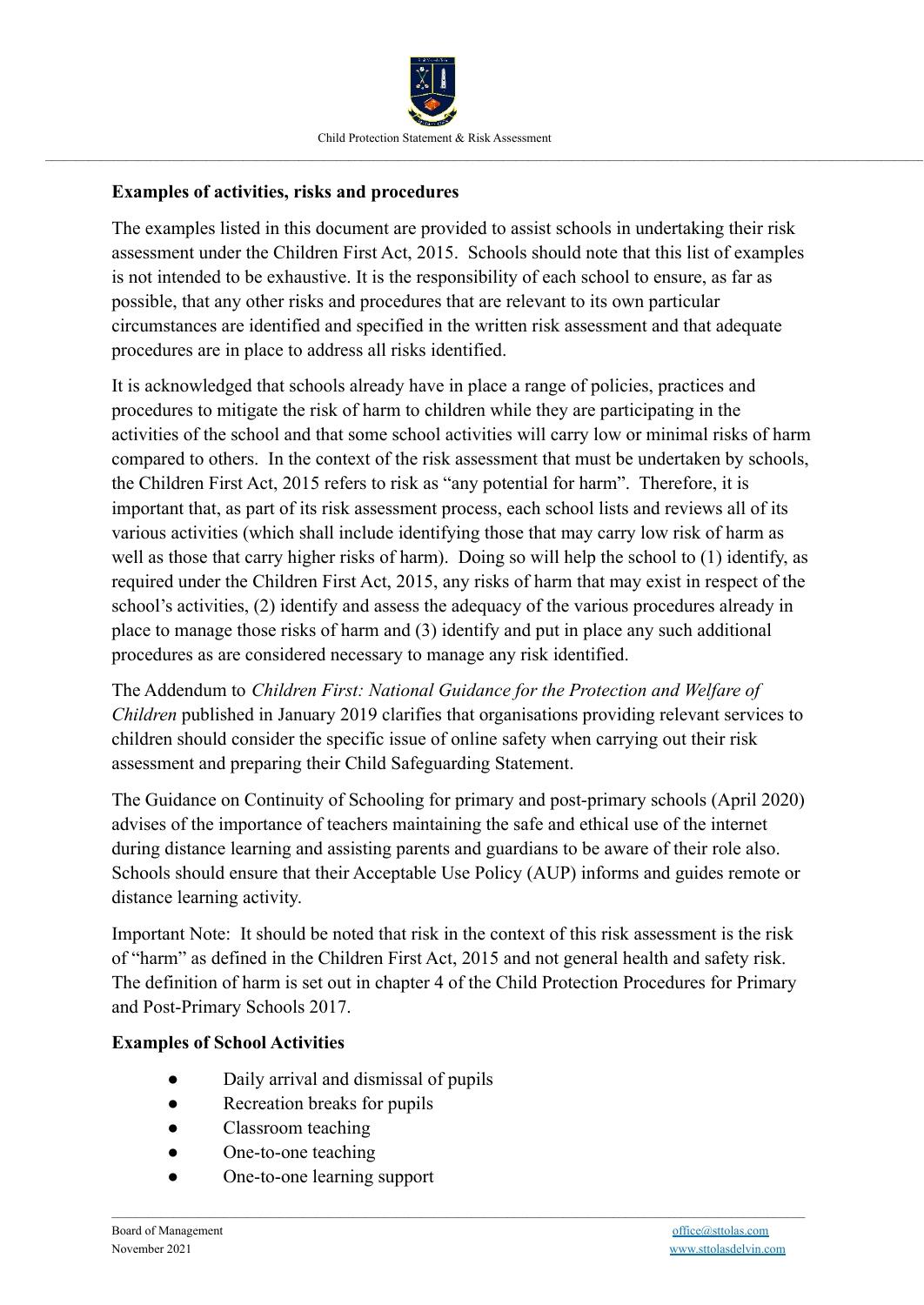

- One-to-one counselling
- Outdoor teaching activities
- Online teaching and learning remotely
- **Sporting Activities**
- School outings
- School trips involving overnight stay
- School trips involving foreign travel
- Use of toilet/changing/shower areas in schools
- Provision of residential facilities for boarders
- Annual Sports Day
- Fundraising events involving pupils
- Use of off-site facilities for school activities
- School transport arrangements including use of bus escorts
- Care of children with special educational needs, including intimate care where needed,
- Care of any vulnerable adult students, including intimate care where needed
- Management of challenging behaviour amongst pupils, including appropriate use of restraint where required
- Management of provision of food and drink
- Administration of Medicine
- Administration of First Aid
- Curricular provision in respect of SPHE, RSE, Stay Safe
- Prevention and dealing with bullying amongst pupils
- Training of school personnel in child protection matters
- Use of external personnel to supplement curriculum
- Use of external personnel to support sports and other extra-curricular activities
- Care of pupils with specific vulnerabilities/ needs such as
	- Pupils from ethnic minorities/migrants
	- Members of the Traveller community
	- Lesbian, gay, bisexual or transgender (LGBT) children

- Pupils perceived to be LGBT
- Pupils of minority religious faiths
- Children in care
- Children on CPNS
- Children with medical needs
- Recruitment of school personnel including -
	- Teachers/SNA's
	- Caretaker/Secretary/Cleaners
	- Sports coaches
	- External Tutors/Guest Speakers
	- Volunteers/Parents in school activities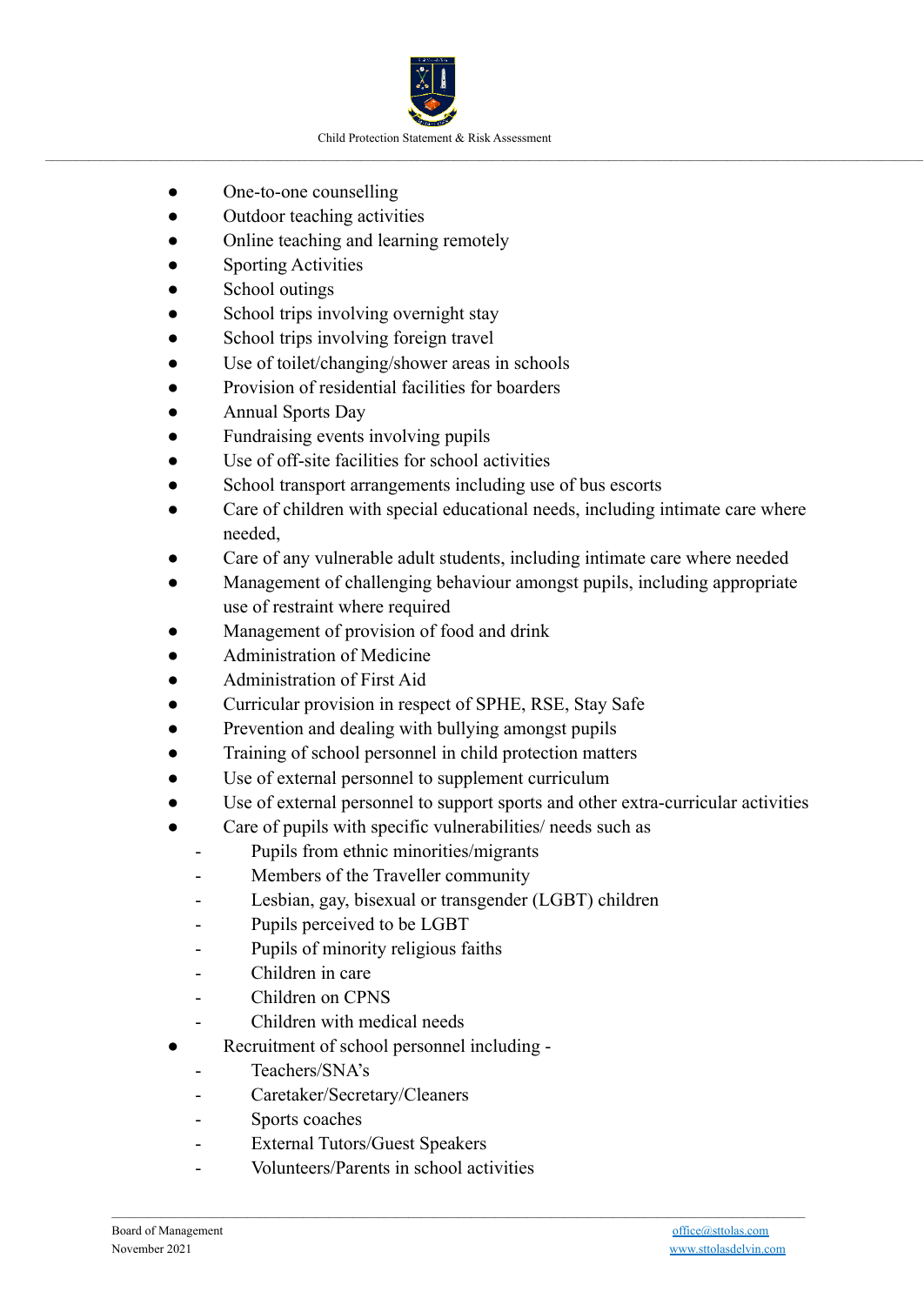

- Visitors/contractors present in school during school hours
- Visitors/contractors present during after school activities
- Participation by pupils in religious ceremonies/religious instruction external to the school
- Use of Information and Communication Technology by pupils in school, including social media
- Application of sanctions under the school's Code of Behaviour including detention of pupils, confiscation of phones etc.
- Students participating in work experience in the school
- Students from the school participating in work experience elsewhere
- Student teachers undertaking training placement in school
- Use of video/photography/other media to record school events
- After school use of school premises by other organisations
- Use of school premises by other organisation during school day
- Breakfast club
- Homework club/evening study

# **Examples of Risks of Harm**

- Risk of harm not being recognised by school personnel
- Risk of harm not being reported properly and promptly by school personnel
- Risk of child being harmed in the school by a member of school personnel
- Risk of child being harmed in the school by another child
- Risk of child being harmed in the school by volunteer or visitor to the school
- Risk of child being harmed by a member of school personnel, a member of staff of another organisation or other person while child participating in out of school activities e.g. school trip, swimming lessons
- Risk of harm due to inappropriate use of online remote teaching and learning communication platform such as an uninvited person accessing the lesson link, students being left unsupervised for long periods of time in breakout rooms
- Risk of harm due to bullying of child
- Risk of harm due to racism
- Risk of harm due to inadequate supervision of children in school
- Risk of harm due to inadequate supervision of children while attending out of school activities
- Risk of harm due to inappropriate relationship/communications between child and another child or adult
- Risk of harm due to children inappropriately accessing/using computers, social media, phones and other devices while at school
- Risk of harm to children with SEN who have particular vulnerabilities, including medical vulnerabilities

- Risk of harm to child while a child is receiving intimate care
- Risk of harm due to inadequate code of behaviour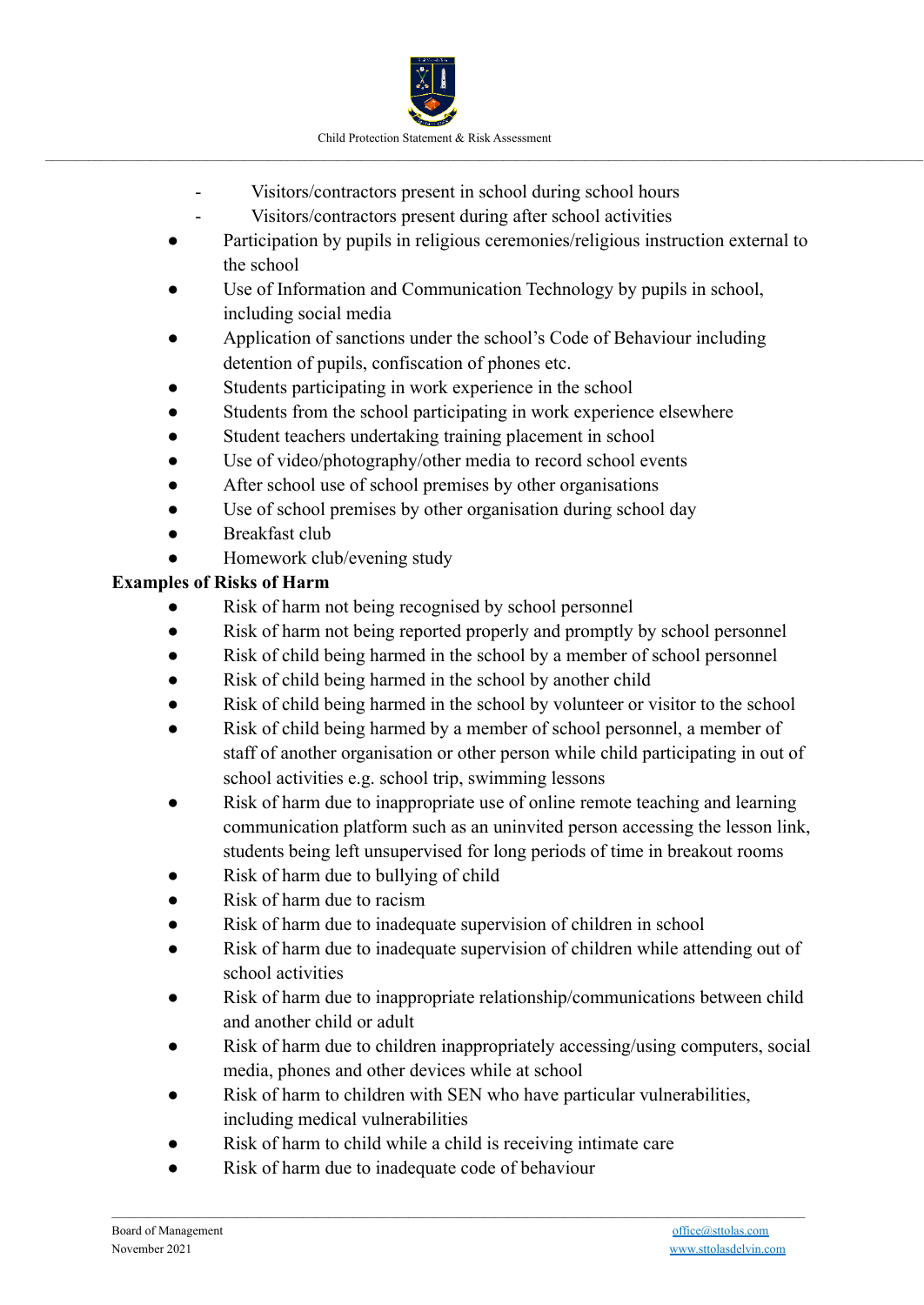

- Risk of harm in one-to-one teaching, counselling, coaching situation
- Risk of harm caused by member of school personnel communicating with pupils in an inappropriate manner via social media, texting, digital device or other manner
- Risk of harm caused by member of school personnel accessing/circulating inappropriate material via social media, texting, digital device or other manner

# **Examples of Procedures to address risks of harm**

- *●* All school personnel are provided with a copy of the school's *Child Safeguarding Statement*
- The *Child Protection Procedures for Primary and Post-Primary Schools 2017* are made available to all school personnel
- School Personnel are required to adhere to the *Child Protection Procedures for Primary and Post-Primary Schools 2017* and all registered teaching staff are required to adhere to the *Children First Act 2015* and it's Addendum (2019)
- The school implements in full the Stay Safe Programme
- The school implements in full the SPHE curriculum
- The school implements in full the Wellbeing Programme at Junior Cycle
- The school has an Anti-Bullying Policy which fully adheres to the requirements of the Department's *Anti-Bullying Procedures for Primary and Post-Primary Schools*
- The school undertakes anti-racism awareness initiatives
- The school has a yard/playground supervision policy to ensure appropriate supervision of children during, assembly, dismissal and breaks and in respect of specific areas such as toilets, changing rooms etc.
- The school has in place a policy and clear procedures in respect of school outings
- The school has a Health and safety policy
- The school adheres to the requirements of the Garda vetting legislation and relevant DE circulars in relation to recruitment and Garda vetting
- The school has a codes of conduct for school personnel (teaching and non-teaching staff)
- The school complies with the agreed disciplinary procedures for teaching staff
- The school has a Special Educational Needs policy
- The school has an intimate care policy/plan in respect of students who require such care
- The school has in place a policy and procedures for the administration of medication to pupils

- The school  $$ 
	- o Has provided each member of school staff with a copy of the school's Child Safeguarding Statement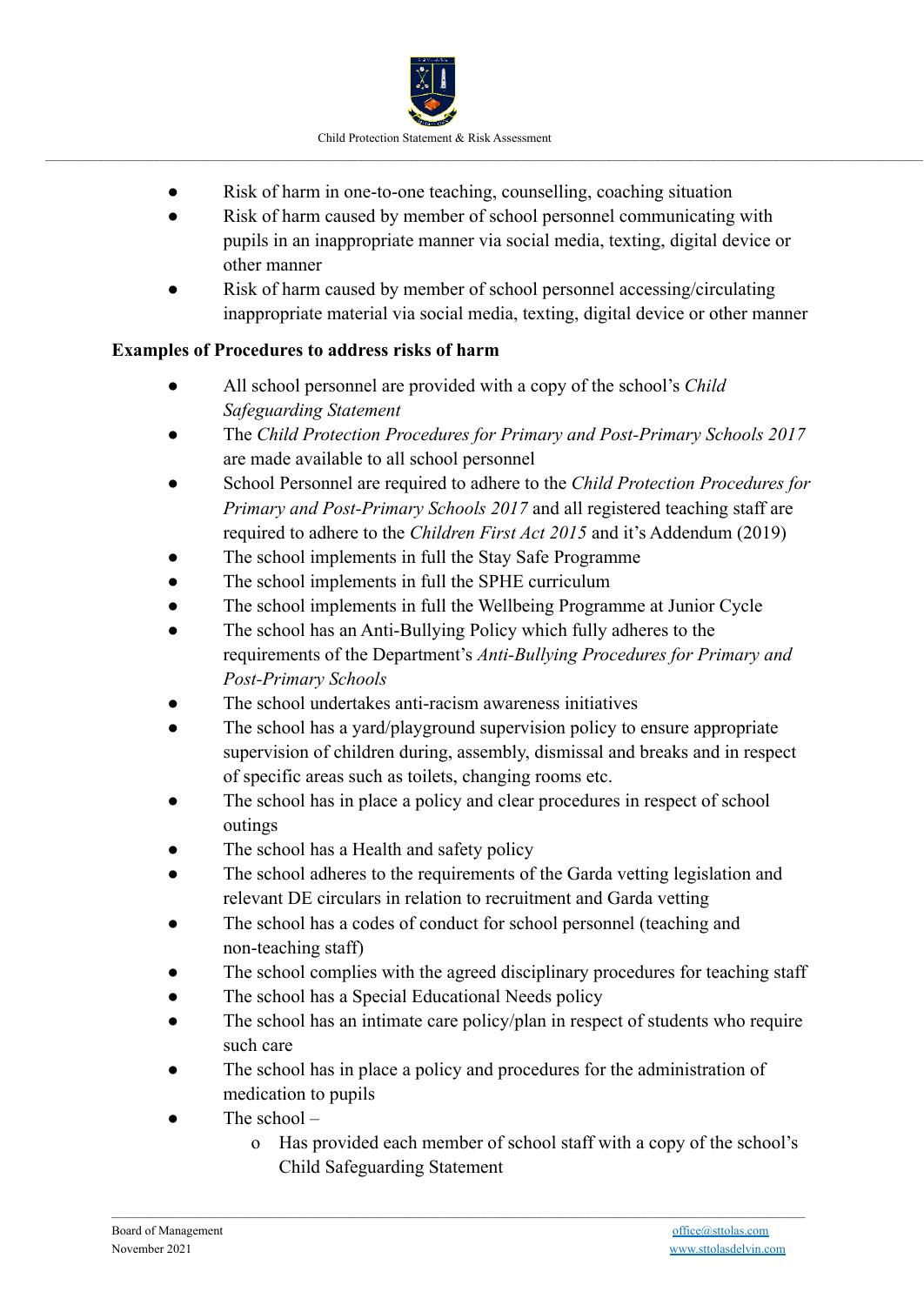

- o Ensures all new staff are provided with a copy of the school's Child Safeguarding Statement
- o Encourages staff to avail of relevant training
- o Encourages board of management members to avail of relevant training
- o Maintains records of all staff and board member training
- The school has in place a policy and procedures for the administration of First Aid
- The school has in place a code of behaviour for pupils
- The school has an Acceptable Use Policy in place, to include provision for online teaching and learning remotely, and has communicated this policy to parents
- The school has in place a policy governing the use of smartphones and tablet devices in the school by pupils as per circular 38/2018
- The school has in place a Critical Incident Management Plan
- The school has in place a Home School Liaison policy and related procedures
- The school has in place a policy and procedures for the use of external persons to supplement delivery of the curriculum
- The school has in place a policy and procedures for the use of external sports coaches
- The school has in place a policy and clear procedures for one-to-one teaching activities
- The school has in place a policy and procedures for one-to-one counselling
- The school has in place a policy and procedures in respect of student teacher placements
- The school has in place a policy and procedures in respect of students undertaking work experience in the school
- The school has in place a policy and procedures in respect of pupils of the school undertaking work experience in external organisations

This risk assessment has been completed by the Board of Management in November 2021. It shall be reviewed as part of the school's annual review of its Child Safeguarding Statement October 2022.

 $\mathcal{L}_\mathcal{L} = \{ \mathcal{L}_\mathcal{L} = \{ \mathcal{L}_\mathcal{L} = \{ \mathcal{L}_\mathcal{L} = \{ \mathcal{L}_\mathcal{L} = \{ \mathcal{L}_\mathcal{L} = \{ \mathcal{L}_\mathcal{L} = \{ \mathcal{L}_\mathcal{L} = \{ \mathcal{L}_\mathcal{L} = \{ \mathcal{L}_\mathcal{L} = \{ \mathcal{L}_\mathcal{L} = \{ \mathcal{L}_\mathcal{L} = \{ \mathcal{L}_\mathcal{L} = \{ \mathcal{L}_\mathcal{L} = \{ \mathcal{L}_\mathcal{$ 

Signed: Seannes O h Earaigh Date: 18th November 2021

Chairperson of Board of Management

|                | Signed Extrem Amyth |                                                    | Date: 18th November 2021 |
|----------------|---------------------|----------------------------------------------------|--------------------------|
| $\mathbf{r}$ . |                     | $\overline{U}$ or $\overline{U}$ or $\overline{U}$ |                          |

Principal/Secretary to the Board of Management